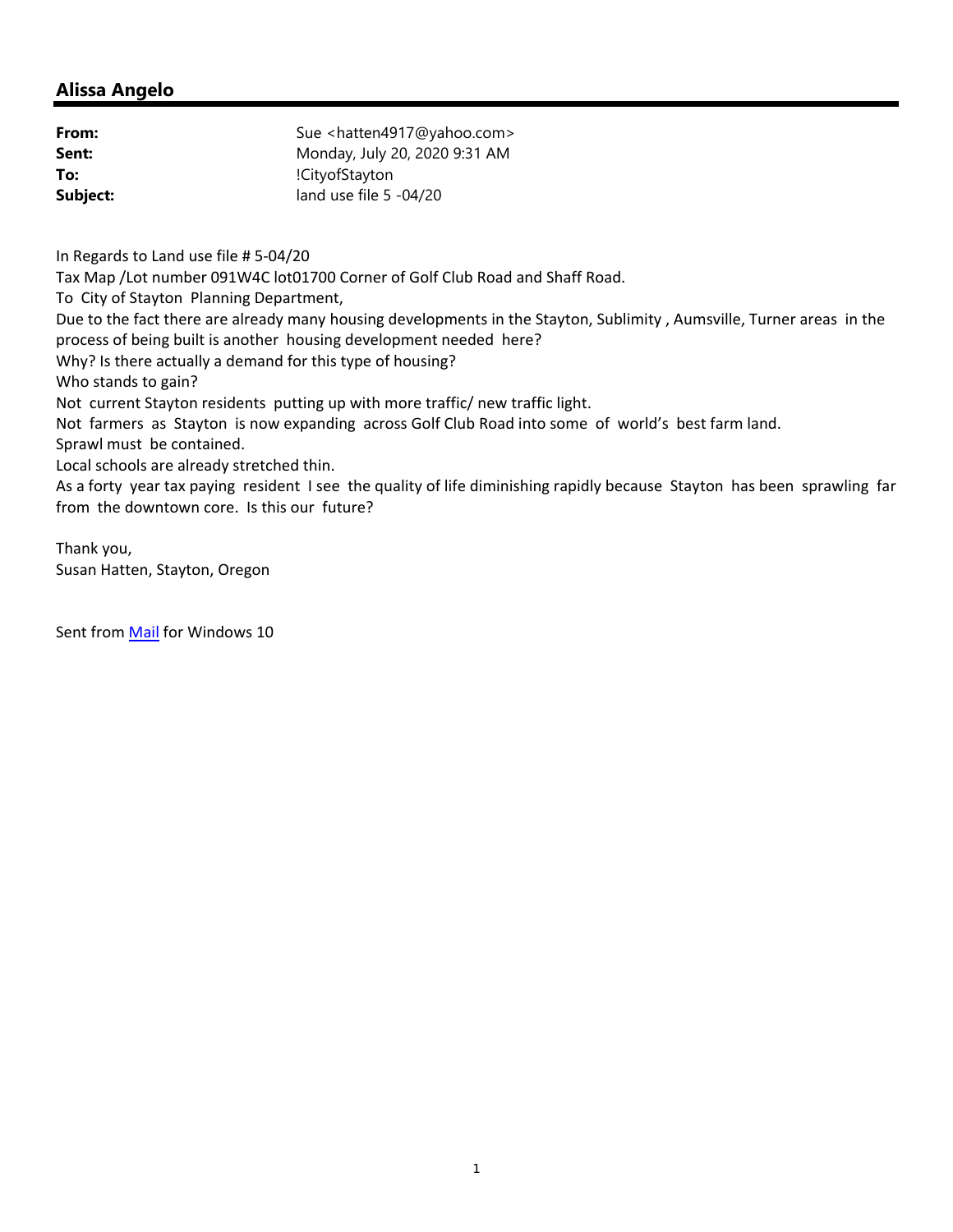# Santiam Water Control District

◆◆◆

284 E. Water St. ♦ ♦ Stayton OR, 97383 ♦ Phone (503) 769-2669 ♦ Fax (503) 769-5995

7/20/2020

Dear Honorable Mayor Hank Porter and members of the Stayton City Council:

Please find submitted herewith for the record the written testimony of Brent Stevenson, Manager of the Santiam Water Control District (SWCD) at 284 E. Water Street, Stayton, Oregon, submitted on behalf of SWDC. please consider this as part of the record for the Land Use File Land Use File No. 5- 04/20 Stealth Development, LLC.

At this time the SWCD opposes the approval of this annexation as it fails to meet the criteria as established in Section 17.12.210 of the Land Use and Development Code, and it fails to meet the requirements of Statewide planning goal 11.

#### The Application;

In reviewing the AKS narrative report the applicant's representative identifies detention of stormwater as the method to satisfy the code requirement but includes no detail sufficient to understand if it is adequate or will work. A detention basin would still require an overflow and no point of overflow or facilities exist. In fact, the applicant's narrative specifically raises the point that Stayton's Stormwater master plan includes a detention basin and infrastructure needed to serve this area.

The site plan includes details of detention basins with no estimate of needed volume or infiltration rate estimates.

The application fails to demonstrate that adequate stormwater facilities are available;

- 1. The site requires additional studies, percolation test and other pertinent engineering information to determine whether detention will work.
- 2. The Stayton stormwater master plan identifies needed infrastructure to serve this area and no information is given indicating the infrastructure will be built prior to development.
- 3. The conceptual site plan and detention basin information has no information to determine whether the basins are large enough or will function at al

#### City of Stayton Engineering Review;

The June 18, 2020 review by Ashley engineering design states "An adequate storm drainage system is not readily available" under the existing utility and topology review

#### City of Stayton Staff Report;

The staff report completed by Mr Fleishman clearly identifies the City Council must reach three independent decisions the first being; Does the application meet the criteria for approval for annexation? b. The site is or is capable of being serviced by adequate City public services including such services as may be provided subject to the terms of a contract annexation agreement between the applicant and the City.

Staffs report mentions water and sewer but fails to provide a finding or information supporting the criteria related to stormwater facilities, In fact stormwater isn't even mentioned in the report